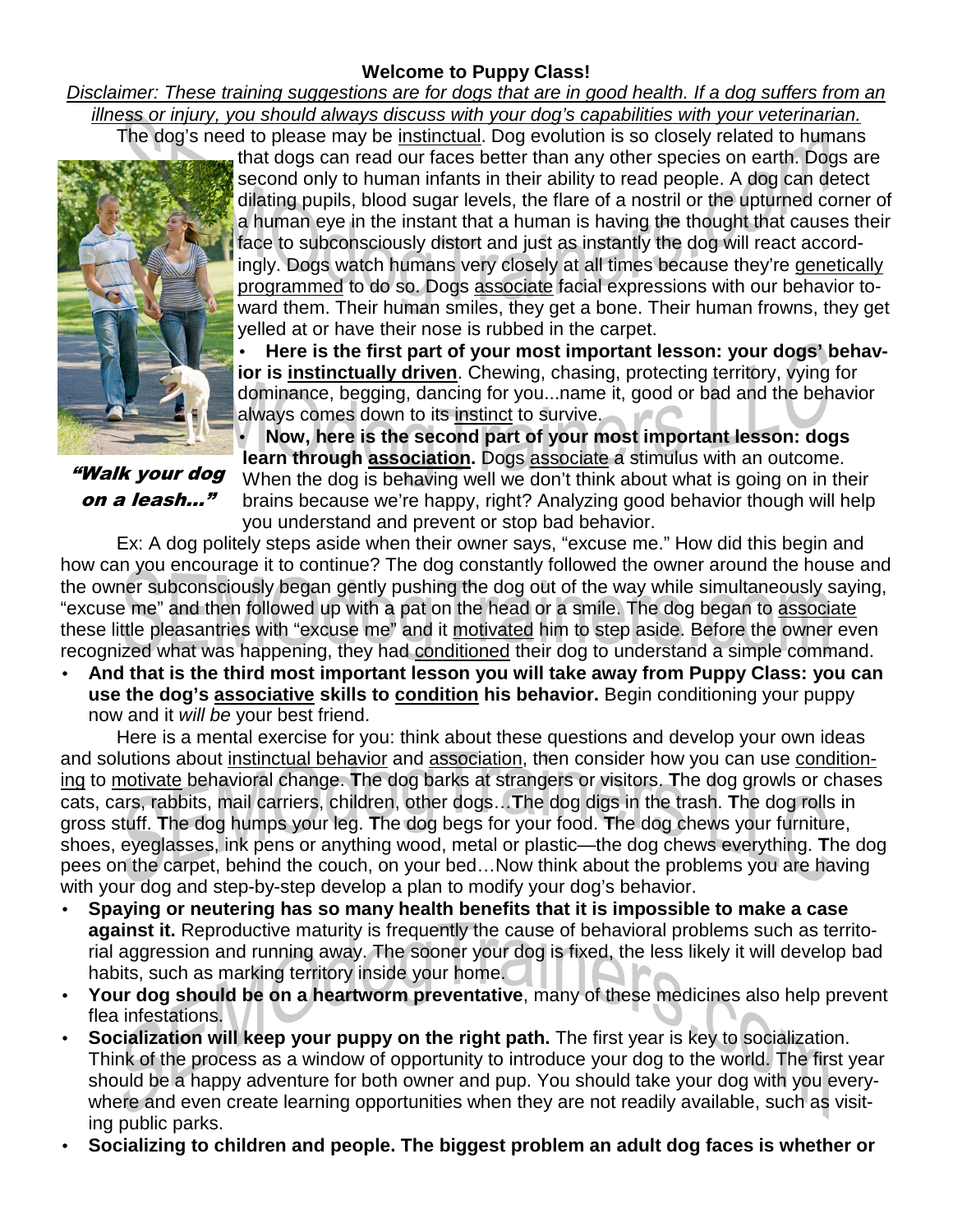## **not it can accept new people—especially children. Begin making introductions now.**

Scruff correction: Gently pick up the puppy by the loose skin on the back of the neck (this area is called the scruff of the neck) and give a little shake (don't shake his brains out!). The whole time you are scruffing you should be simultaneously, sternly, yet calmly saying, 'No, no." The key is to correlate the word 'No' with the physical correction so that your dog associates 'No' with the correction. Soon, you will simply be able to say 'No' and get the desired response. Do not overuse the scruff correction.

 Sometimes it is easier to alter the environment as opposed to modifying your dog's behavior. Digging in the kitchen trashcan when you are gone may simply be too tempting. You can try mousetraps but seriously, getting a trashcan with a lid is the quickest, easiest solution.

Don't send mixed signals. Puppies are easily confused when their owners aren't clear about what they want. Ex: **Puppy Biting**, everyone complains about a puppy's sharp little teeth but we inadvertently send mixed signals by wrestling with the puppy. Solution: When the puppy starts to chew on you, **1.** use the scruff correction and **2.** remove the stimulus (don't offer her your hand), **3.** then distract your puppy with a toy that it is allowed to chew. **4.** Praise her calmly when she doesn't chew and soon she will associate the comfort of praise and petting with not chewing.

 Remember that your dog can read you like a book? You can use this wonderful attribute to your advantage. When your puppy bites and nips at your hands jerk your hand away very quickly, like you've just touched fire

"Roughhousing is a game for puppies..."

and cry out 'Ouch!'. It may sound silly to ham it up like this for a dog but their reaction can be fascinating. Most dogs, especially mature ones, will immediately stop biting. Some dogs will sniff, lick and inspect the hand with concern. It's true that it isn't natural for a dog to "bite the hand that feeds it". It does however want play and has to be taught what kind of play is acceptable. Speaking of which, your dog should take food from your hand gently. If he bites you while taking a treat, pull your hand back and cry 'Ouch!'. He will learn to be more gentle.

 Puppies bite and nip and wrestle with their littermates all day long. Roughhousing is a game for puppies but it is also how they learn not to injure each other. If a puppy bites another puppy too hard, the injured pup will yelp. That loud yelp informs the aggressor that it must adjust the strength of its bite. When you yell out 'Ouch!', you are pretending to be the injured puppy and teaching your dog not to bite so hard. This is actually a step in 'soft mouth retrieval', the method for teaching hunting dogs to not bite into the dead animals they are retrieving.

 Since we are talking conditioning, we should talk about using your puppy's normal actions in order to train. One of our favorite commands is 'Hup-up' meaning 'jump up so that we don't have to pick you up and put you on the sofa'. We realized that the puppies will put their feet up on high surfaces, sofa, chairs, stairs, beds. If this is acceptable, then when the feet go up, we say, 'Hup-up' and praise the dog. Sometimes we pat the surface and say 'Hup-up' and then either put the dogs' feet on the sofa or pat the sofa encouragingly until the puppies actually do put their feet up or jump on onto the sofa so they can sit on our laps while we watch television. This command can be very helpful if the dog is big and needs to go for a ride in the truck or be placed on the vet's table. And it all started with the puppy's normal actions.

 Walk you dog on a leash from now until forever. Whether he does it 'correctly' or not, you'd be amazed at how difficult it is to get an older dog to simply walk while on a leash. Besides, leashes are required in most towns, it's polite and responsible and it ensures safety of both people and animals. This is a crazy simple fix to lots of problems yet lots of folks resist using leashes because they expect their dog to walk with them everywhere they go and to automatically respect the boundaries of the yard. Sure lots of dogs develop this ability but one of the easiest ways to condition a dog to walk with you closely is to condition it to stick with you on walks by training the dog to heel on leash. If your dog is dragging you while on leash it means he hasn't learned to respect the boundary of the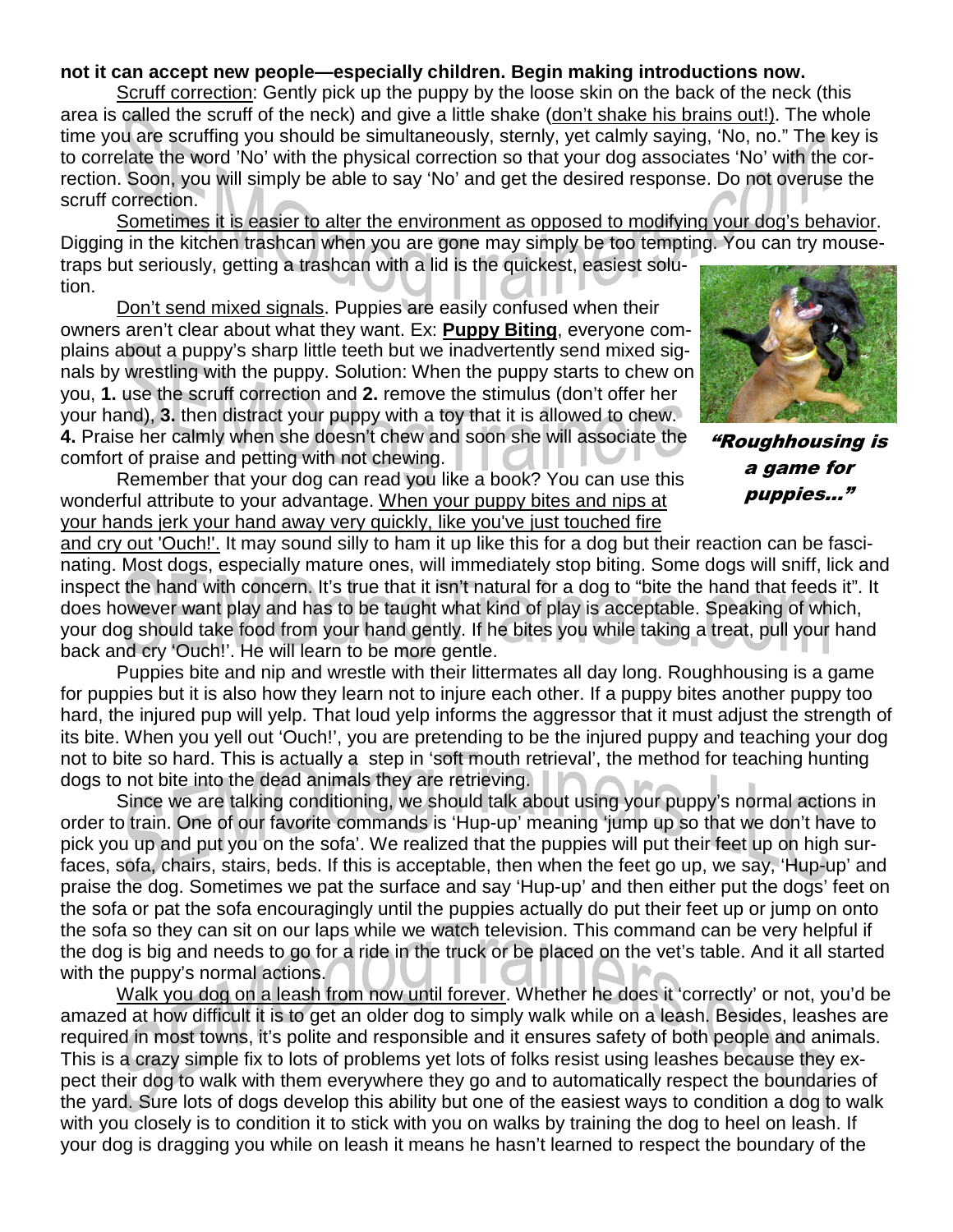leash and he isn't prepared to walk with you off-leash. Keep in mind that the best trained dogs in the world, military, police, search and rescue, service dogs, etc., spend a great deal of time on-leash.

 Crate Training: Crate training is the first step to easy housetraining. Crate training is well worth the effort—even though the process might drive you crazy for a few days. Start your dog out in an appropriately sized crate. We see used crates at flea markets all the time. If you purchase a used crate wash it thoroughly with bleach to kill viruses/bacteria, then rinse well. We prefer the closed-wall crate as opposed to the type with open bars. The closed-wall crate (with ventilation holes) more closely simulate a dog's natural den, comfy and safe without distractions.

Should you put a towel in the bottom of the crate? Some people do so for added comfort but

the towel may stimulate the dog to urinate or defecate. See what works best for you. Always clean up any messes as quickly as possibly, just like the momma dog would.

 Placing the crate may depend on the dog's reaction. Some dogs are raised in crates and look forward to seeing their little den. Other dogs have never seen a crate and will balk at being put inside one. These dogs may protest loudly. If you have a loud dog, put the crate in room that is far away from your bedroom. Be sure the space is safe, well-ventilated and is a comfortable temperature. We usually start out in the garage. The dog may bark and cry itself to sleep each night but by the end of the week, you should have more positive reaction from your crated dog. Once the dog becomes peaceful inside his crate, then you can move the crate to any room you choose.



"...housetraining is also a natural and happy process."

 **"You leave your dog in its crate how long?!"** Yes, you would be shocked at how long some people will leave their dog in its crate. Overnight is recommended and if you must you can leave him crated while you are at work. But after work, don't stop off and have dinner, you should go home immediately and let the dog out. We won't give you a specific time limit but it is cruel to force your dog to spend his life inside a crate.

- **Housetraining and crate training begins as soon as you get your puppy.** Consistency, is key in housetraining; you must stick to the schedule. Wake up at the same time and at night put puppy in crate at the same time, develop this routine. When you wake up, do what you want for 5-10 minutes and then take the puppy out of her crate, put on her collar and leash (even if you are going to carry her outside), all the time you're moving outside say a key word like, 'Outside, outside, outside', repeatedly until the puppy has reached the outside spot where she will do her business. Then praise the dog for being outside. When your puppy does its business, praise it for that too. You should watch over your puppy while outside during the housetraining process—this will make the dog relaxed enough to potty while in front of you. You will be able to praise it for good behavior, it will associate pottying with praise and it will prevent the puppy from hiding behind the couch to potty. If you punish a puppy for accidents, it will associate the punishment with pottying and it will avoid pottying in front of you—it will hide when it has to potty.
- Maintain a daily log, record the times of day that you take your dog outside and what it did. Keep track of the times that your dog urinated or defecated. After about three days, review the journal, noting the times that the dog actually did his business—these are the times that you need to take your dog outside.

## **The Magic Moment—Eueka! The door!**

 There is a time when your dog is ready to actually grasp the housetraining process. BUT you can't wait until that time and then introduce the process; you must begin the process of housetraining as soon as you get your puppy. It is a combination of 1. physical maturity, 2. mental maturity and 3. all the work you've put into training that will lead to the breakthrough moment. Each dog is different and that moment comes at different times. On one hand, you can think of it as a switch being flipped but on the other hand, your dog will still have accidents and will continue to test your pa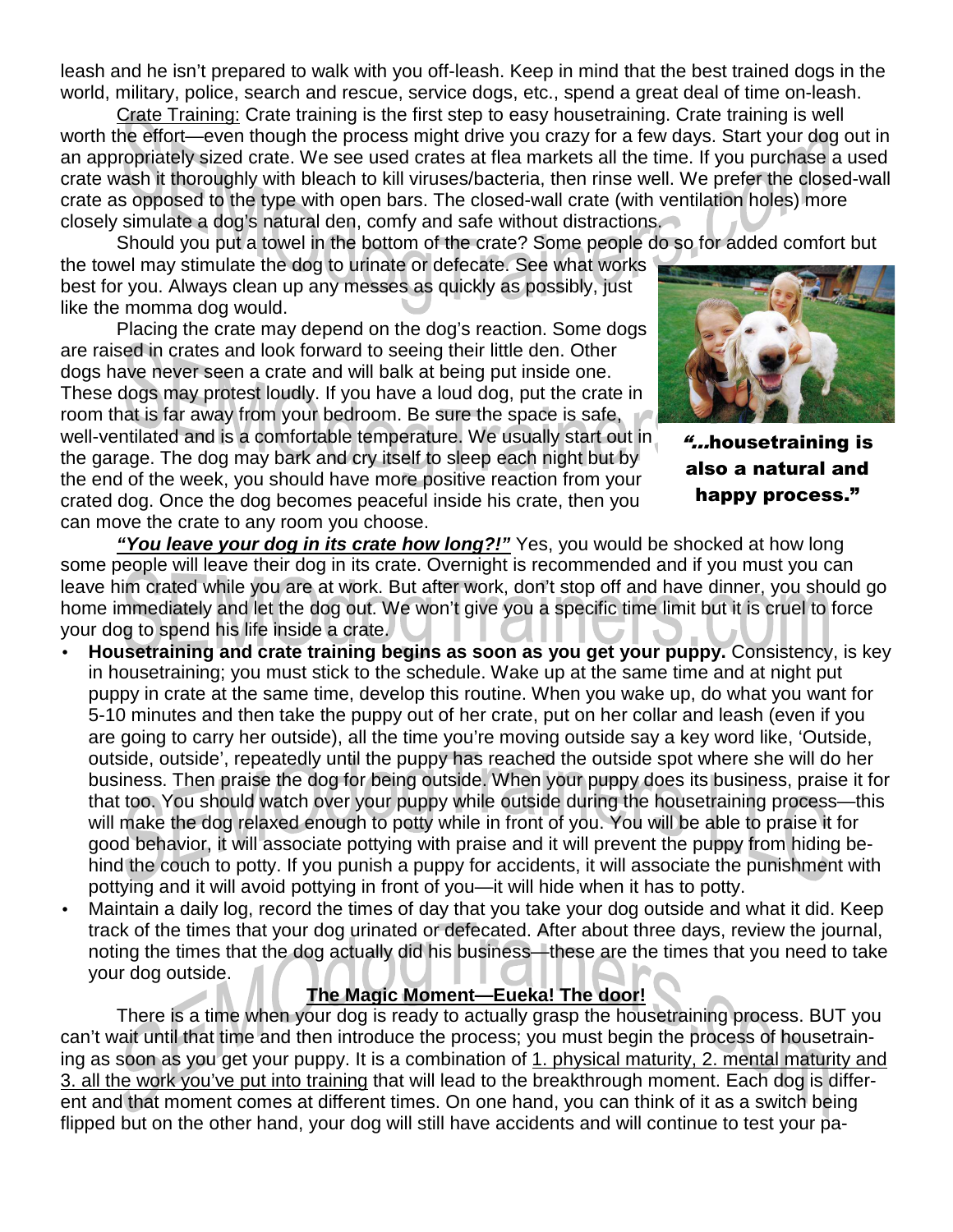tience. The difference is that these 'accidents' will truly be accidents or mistakes. We want you to understand that there is light at the end of the tunnel.

 A young puppy doesn't have the cognitive ability to define space. It will happily wander around a room until one day, it realizes where the door is at. When your puppy is physically mature enough to walk to the door, then you know it is old enough to be housetrained. It is about this time that you will also notice that your dog will have more control over urination, the dog's bladder is growing too. Remember, the mother of a young litter will allow the puppies to potty in the den but as soon as the puppies are physically mature, the mother then moves the puppy outside of the den to potty. We're not telling you to accept a puppy pottying in your home, we're saying that until about three to five months of age, accidents are going to happen because the pup isn't mature enough yet to figure out the process. So clean up the accident calmly and quickly.

 If you follow your schedule, there will come a day between **four to six months** when you say 'outside' and the dog will start going to the door. This is when you know your dog is physically capable of housetraining. Actually, nothing should change in your routine at this point, we just don't want you to set your expectations too high for a dog that is too young. High expectations can cause stress and anger—two things that can derail the housetraining process. You must always



"...comfy and safe..."

consequences.

 Housetraining can be compared to a baby taking its first steps, every day the baby builds strength and develops mentally until they are rolling over and then pulling up and then, at the baby's own pace, she then takes her first steps. It is a natural and happy process. Believe it or not, housetraining is also a natural and happy process.

 Here are some hints to help you along the way: Keep your dog on solid flooring. Rugs and carpeting may simulate grass and excite the dog. Despite repeated cleaning, carpeting retains odors which stimulate the dog and may cause him to have accidents. Re-

member the dog has a much stronger olfactory center than humans. Never use ammonia products to clean up accidents.

 Block off part of the house with a puppy gate, confine your dog to the room you are in or to just one or two rooms. We actually built a puppy gate blocking off the back part of our home. The gate has a hinge so we can easily go in and out and we are no longer constantly stepping over the annoying baby gate. The gate is a permanent fixture because honestly, even an adult dog never needs unsupervised access to the whole house.

 **Umbilical Cording:** This is an 'old school' method for quick housetraining but it isn't for everyone. Using a rope or a thin leash, tie the dog to your belt loop. This way the dog is always within sight and you'll be keenly aware of its' movements. You will know when the dog needs to potty. At night you may choose a slightly longer leash that you can tie to the bedpost. The leash should be long enough that the dog can sleep comfortably but when it needs to potty, it will tug and pull enough trying to position itself to defecate that the movements will wake you. Remember, if your dog is pottying at night, you need to adjust the feeding/watering schedule.

 Have we told you yet to never punish a dog for having an accident, it will cause them to hide from you when they potty. We cannot repeat this enough—don't punish your dog for pottying.

 Dogs tend to defecate soon after eating. Feed your dog on a schedule and be prepared to walk your dog afterwards. Don't leave the food bowl out all day. Treats and human food can irritate the dog's bowel.

 Once your puppy is walking to the door when you say 'outside', what happens next? Well, you can now raise your expectation level but you need to closely evaluate your behavior and